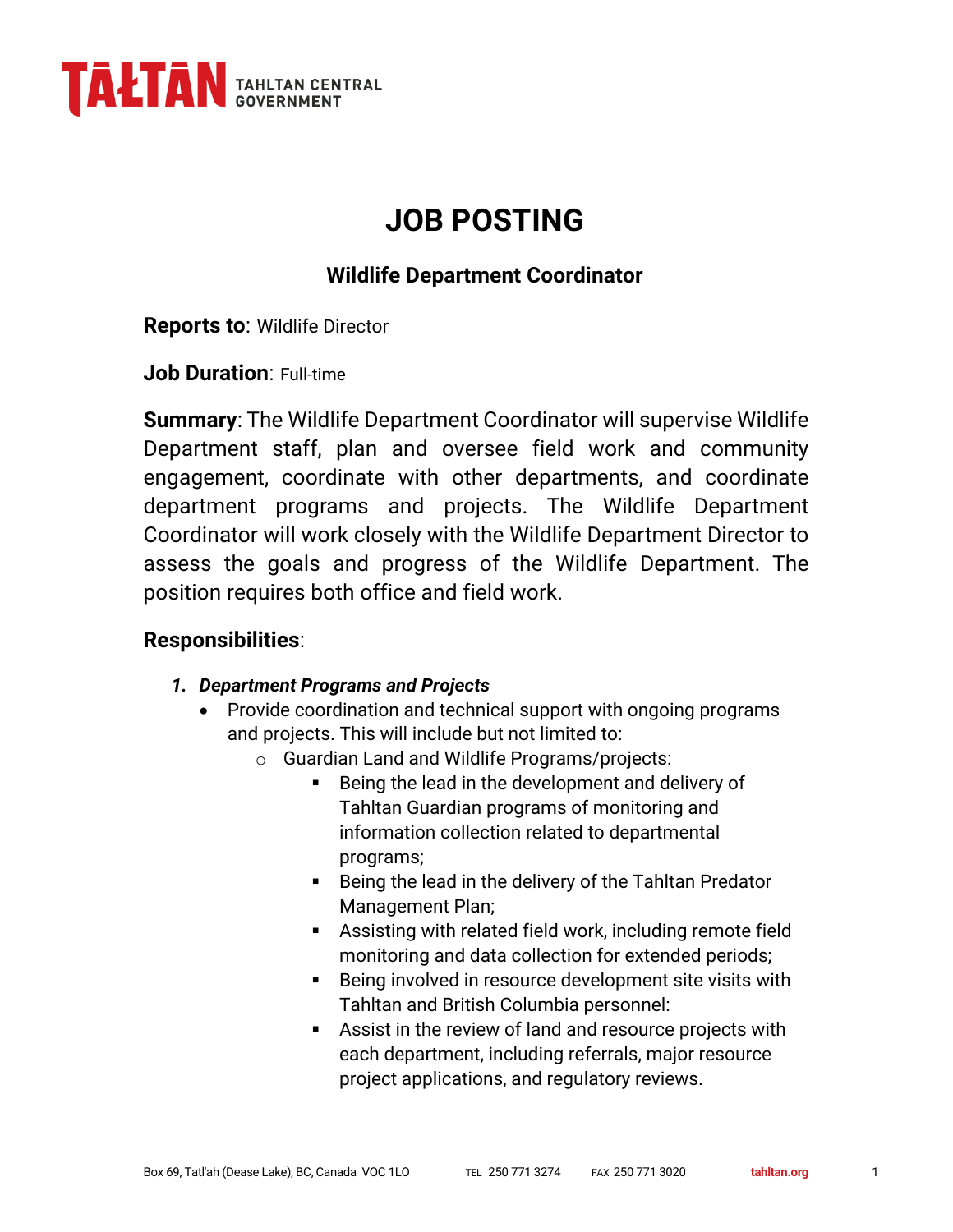

- § Work with Youth and Elders to document Tahltan values and monitor impacts
- o Tahltan Stewardship Initiative (TSI) land use, wildlife and Tahltan knowledge projects:
	- **EXECT** Assisting with the development, monitoring, data collection, assessment, and recommendations related to land use, wildlife and Tahltan knowledge projects related to the TSI.

#### *2. Data Management*

- Work with Guardians and departmental staff to ensure all data is entered into the appropriate databases and data is kept secure
- *3. Conduct community outreach and education*
	- Educate community members about departmental program activities
	- Work with communities to inform and gather information for ongoing wildlife activities

## **Qualifications and Requirements**:

Education

• Degree or Diploma in Environmental Science, Biology, Engineering, Applied GIS, Geography, Land Use Planning, Forestry, Natural Resources, or directly related discipline.

Knowledge and Experience

- Strong knowledge of Tahltan Nation and values
- Proficient computer skills, including Word, Excel, email and using handheld devices

Certificate/Training Requirements

- Valid driver's license
- Criminal record check (may be required for successful candidates)
- Suggested current certificates, but not a full requirement:
	- o Small Vessel Operator (SVOP)
	- o Swift Water Rescue
	- o Firearms Acquisition License (PAL)
	- o Bear Awareness